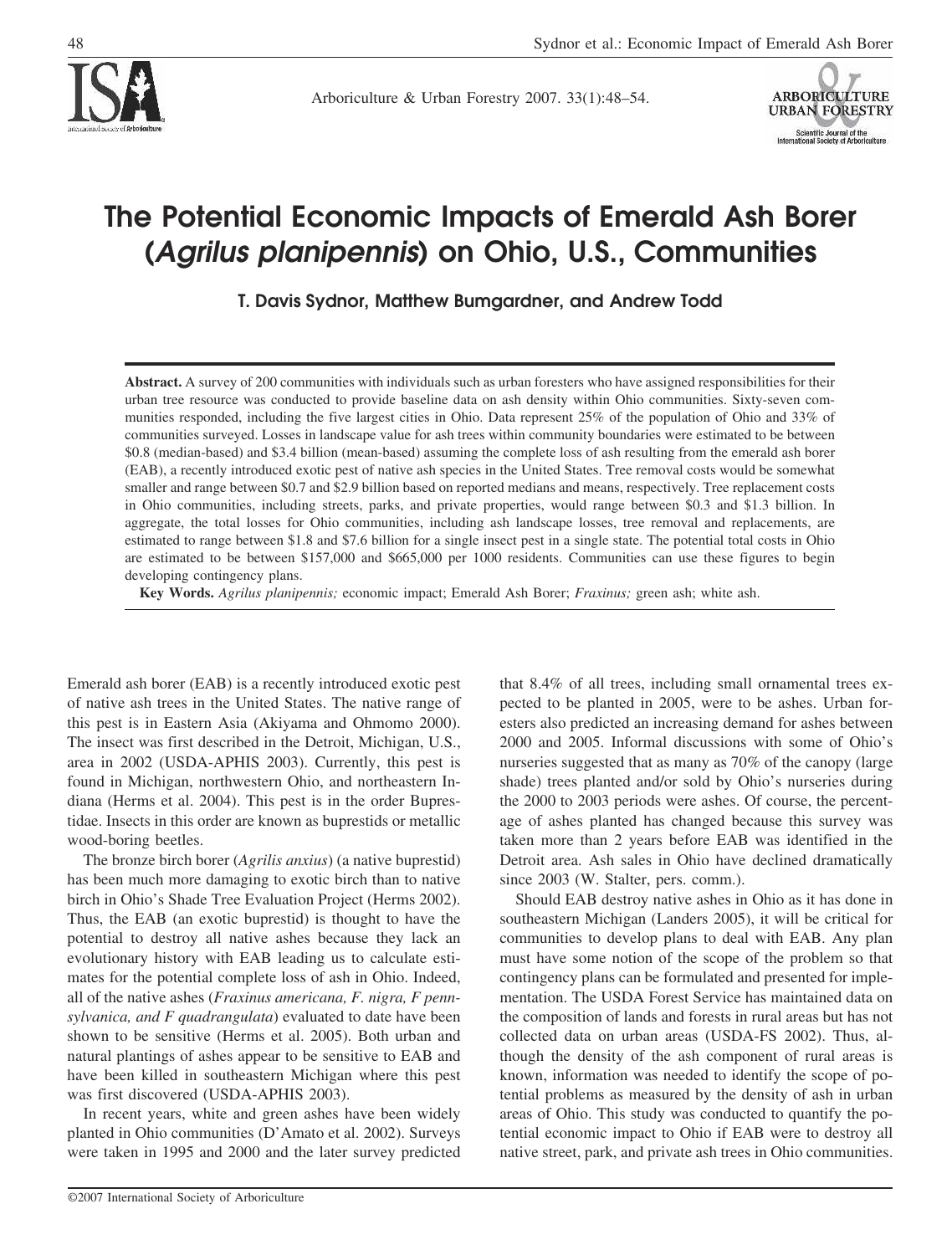The total impact of the losses will include the loss in landscape value, the costs of tree removal, including stumps where appropriate, and the cost of replacement trees (Council of Trees and Landscape Appraisers 2000). Loss in landscape value includes a variety of fiscal and environmental factors that are difficult to quantify such as increased heating and cooling costs, reduced property values, increased stormwater runoff, and reduced wildlife habitat as well as reduced aesthetic quality. Note that we are not considering the tree's timber value. Ash can be dangerous as a declining or dead tree and should be removed promptly to avoid tree or branch failures that can cause property damage or personal injury. Tree and stump removal are needed to prepare the site for a replacement tree. Sydnor et al. (2002) give guidelines for calculating replacement tree costs in Ohio.

#### **MATERIALS AND METHODS**

Ohio has 235 designated Tree City USA communities (Anonymous 2005), which work with Ohio's regional urban foresters throughout the year. The state's regional urban foresters contacted some 200 of Ohio's Tree Cities by mail or e-mail (whichever was available) to request their assistance in filling out the Ash Survey form, a simple one-page instrument with the questions listed in Table 1. The first request was made in October 2005 and a follow up with nonrespondents was made in November 2005. Some contact information was gathered but respondents were told that their response would be confidential. As promised, no individual responses are reported.

Data were entered into a Microsoft Excel 2003 worksheet for analysis. To compare the response of a small community with the response of a larger community, it was decided to normalize the ash tree data by population. Street, park, and private tree numbers as reported by the communities were multiplied by the percentage of ash reported to get the number of street, park, and private ash trees, which was then

**Table 1. Questions appearing on the survey instrument used in the study.**

| No.           | Ouestion                                          |
|---------------|---------------------------------------------------|
|               | Population of your community.                     |
| 2             | Estimated average household income of residents.  |
| $\mathcal{E}$ | Estimated number of properties in your community. |
|               | Average age of commercial structures.             |
|               | Average age of residential structures.            |
|               | Estimated number of street trees.                 |
|               | Percentage of street trees that are ash.          |
|               | Estimated average size of ash street trees.       |
| 9             | Estimated number of park trees.                   |
| 10            | Percentage of park trees that are ash.            |
| 11            | Estimated number of trees on private property in  |
|               | community.                                        |
| 12            | Percentage of private trees that are ash.         |

divided by the community's population in thousands to give the number of street, park, and private trees per 1000 residents. Communities were instructed to report only information they were comfortable in reporting, i.e., for which they at least had estimates. Reported data were entered to calculate all possible fields. Data are presented as means and medians with the number of category responses given.

Estimated average size of ash street trees was reported by the communities as diameter at breast height (dbh) defined as 1.4 m (4.5 ft) above the ground. It was noted that some older communities had larger numbers of larger street trees and some younger communities had larger numbers of smaller trees. To account for this, a normalized dbh for street trees was computed. For each community, the reported average dbh for ash street trees was multiplied by the number of ash trees in that community, which was, in turn, divided by the total number of ash street trees reported by all communities. The total of all the communities gives the normalized average dbh.

An initial evaluation identified some possible outliers in one or more fields. Representatives for the communities in question were contacted by telephone to enable us to further explore their responses. Various errors such as data entry errors were identified and corrected with the contact's agreement. In other situations, the investigators got a feel for the complexion of that community's urban forest and why the community gave the responses they did and the response remained as submitted. Still, outliers did create some skew in the data that resulted in differences between mean and median values and are discussed later.

It was anticipated that a community's size and age might have an effect on the occurrence of ash trees. To test this proposition, the responding communities were split into two groups based on reported population. A population of 10,000 residents was used to separate the communities into *smaller* and *larger* categories. This number was chosen on inspection of the distribution of responding communities, which showed a natural break at this point. This figure also resulted in relatively even sizes between the two groups. Similarly, the communities were split into two age categories (*younger* and *older*) based on the reported average age of residential structures. Again, on inspection of the distribution of responding communities, an average age of 60 years was used to divide the respondents. Comparisons were then made between the two groups using the nonparametric Wilcoxon rank sum test for the variables: ash street trees, park street trees, and private street trees (all per 1000 residents). A nonparametric test was chosen as a result of the relatively small sample sizes and skewness (positive) in the data.

Tree removal costs were determined by contacting commercial arborists representing the five most populous metropolitan areas in Ohio. A total of seven arborists responded by giving prices for tree and stump removal in five tree size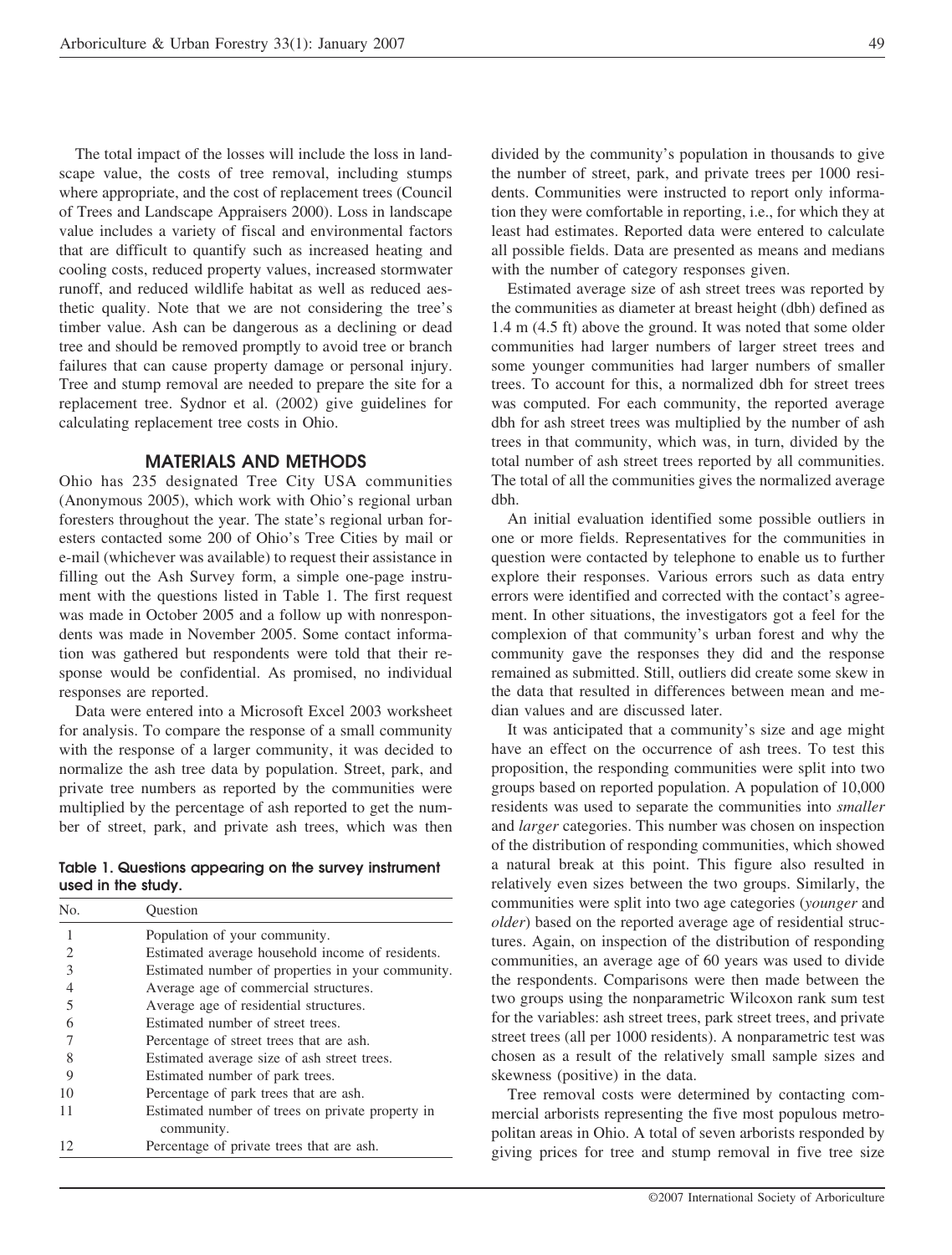categories. Size categories were determined as natural breaks by the arborist contacted. Total costs include removing both the tree and the stump. Arborists were told to assume that the tree was readily accessible and not encumbered by proximity to buildings or utilities. Actual prices for a given site might be two to three times higher as a result of encumbrances. Median prices are reported because this represents an actual bid and follows the precedent set by the national tree valuation guidelines (Council of Tree and Landscape Appraisers 2000).

Calculations of the landscape values of the trees were made using the trunk formula method procedures set forth in *Guide for Plant Appraisal* (Council of Tree and Landscape Appraisers 2000). Location and condition values were determined as suggested by the national guide in that the first author visited a number of communities to develop an average value for location (60%) and condition (70%). Park trees were, in general, farther from structures or human activity and more likely to be in groups thus location values for park trees were estimated at 50%. The national guide remands basic prices, species values, and the size of the largest transplantable tree to the states or regions. The state guide used was *Guide to Appraisal of Trees and Other Plants in Ohio* (Sydnor et al. 2002). Simplistically speaking, the landscape value of a tree is its basic value as determined by the state guide multiplied by the species, condition, and location percentages expressed as decimal fractions.

## **RESULTS AND DISCUSSION**

## **Sample Description**

A total of 67 communities of the 200 contacted responded to the request for information for a response rate of 33%. Communities responding represented 2,815,945 citizens or 25% of Ohio's 2000 census population of 11,353,140 individuals (United States Census Bureau 2005). The average household income of responding communities was \$43,909 and the median of responding communities was \$38,000. These values are consistent with Ohio's median income of \$40,956 (United States Census Bureau 2005).

## **Numbers of Ash Trees in Ohio Communities**

Fifty-four communities reported the size of ash street trees in their communities. The average size reported by the communities was 34 cm (13.6 in) dbh. To adjust for variations in size as reported by different communities, normalized dbh was calculated as 31 cm (12.4 in) dbh. Normalized dbh will be used for future calculations.

Sixty-three communities reported the number of street trees in their community as well as the percentage of all ash trees such that the number of ash street trees per 1000 residents could be calculated. Considerable variation was seen with an average of 20.5 ash trees per 1000 residents, but a median of only 8.3 trees per 1000 residents (Table 2). This kind of spread between mean and median is believed to rep-

#### **Table 2. Numbers of ash trees as street, park, and private trees per 1000 residents are given as reported** by the responding communities<sup>2</sup>.

| Item                                            | <b>Street</b><br>ash | Park<br>ash | Private<br>ash |
|-------------------------------------------------|----------------------|-------------|----------------|
| Median/1000 residents                           | 8.71                 | 2.89        | 76.92          |
| Mean/1000 residents                             | 20.50                | 38.28       | 320.92         |
| Number of responses                             | 63                   | 58          | 47             |
| Ohio tree totals <sup>y</sup><br>(median-based) | 98.885               | 32.811      | 873.284        |
| Ohio tree totals $x$<br>(mean-based)            | 232,739              | 438.598     | 3.643.450      |

z Total numbers of ash street, park, and private trees in Ohio adjusted for Ohio's total population are given.

 $x$ Mean-based totals = mean trees per 1000 residents/(Ohio population/1000 residents).

<sup>y</sup>Median-based totals = median trees per 1000 residents/(Ohio population/ 1000 residents).

resent different kinds of communities and is discussed later. When the mean and median numbers are adjusted to account for Ohio's total population, the number of ash street trees is between 98,885 (median) and 232,739 (mean).

Fewer communities  $(n = 58)$  reported the number and percentage of ash trees in their parks. Tree boards representing Tree Cities are often charged with responsibility for street trees but not park trees and have even less responsibility for private trees. The communities reporting identified an average of 38.3 ash trees per 1000 residents and a median of 2.9 ash trees per 1000 residents (Table 2). The amount of park land varies greatly among Ohio's communities as does the relative amounts of active and passive parks. Adjusting the mean and median to account for Ohio's total population, the number of ash park trees is between 32,811 (median) and 438,598 (mean).

Still fewer  $(n = 47)$  communities gave a complete response as to the number of trees on private property and an estimate of the percent of ash on private property but within community boundaries. Several communities informed us that they were less comfortable in reporting on private trees as they did not keep records on private trees. As a result, a number of communities did not report all of the requested data for park or private trees. Estimates from the 47 communities reporting had an average of 320.9 private ash trees per 1000 residents and a median of 76.9 ash trees per 1000 residents. Several calls were made regarding this category. We found that reporting communities we contacted were comfortable with their estimates and could normally explain their original estimates and why their estimates might vary from statewide averages. As expected, even more private trees were reported compared with street and park trees. When the mean and median numbers for private ash trees per 1000 are adjusted upward to account for Ohio's total population, the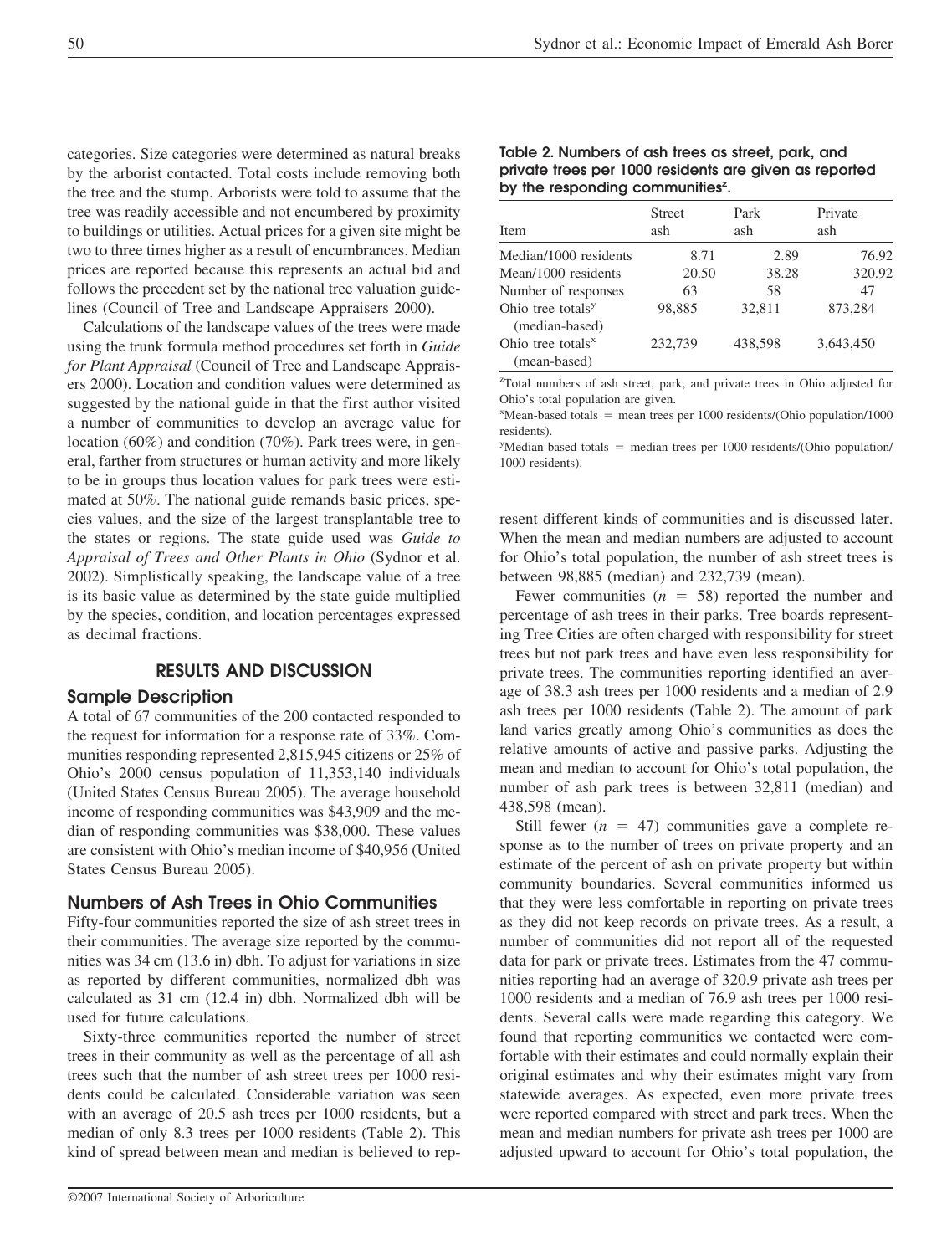total numbers of private ash trees within Ohio community boundaries is between 873,284 (median) and 3,643,450 (mean) trees.

Variation in responses and differences between means and medians are explained in part by differences in types of communities (Table 3). Reporting differences at the 10% level identifies smaller communities as having less ash street trees per 1000 residents than larger ones. This can be explained by the fact that many larger communities  $(\geq 10,000$  residents) have active tree planting programs and ashes have been readily available and popular in recent years. Younger communities had more ash street trees than did older communities per 1000 residents. Younger communities have been planting street trees more recently and ash has been readily available from nurseries in recent years. There were no discernable differences among younger and older or smaller and larger communities for ash park trees. Differences also surfaced when comparing private ash trees in younger versus older communities. Younger communities had significantly more ash trees on private property than did older communities. This might be explained by the fact that many newer communities have expanded into second-growth forests and native ashes have been common pioneer species in old fields and riparian zones in Ohio.

To get an estimate of the total impact brought on by the potential complete loss of native ashes, one should add the number of ash street trees plus the number of ash park trees plus the number of ash trees on private property per 1000 residents. This yields an average of 379.7 ash trees per 1000 residents population and a median of 88.5 ash trees in Ohio

**Table 3. Medians and results of Wilcoxon rank sum tests for street, park, and private ash trees per 1000 residents based on grouping by community population and age of residential structures.**

| Ash measure      | Community<br>grouping | n  | Median | Z<br>approx. | $\boldsymbol{P}$ |
|------------------|-----------------------|----|--------|--------------|------------------|
| Street ash/1000  | Smaller <sup>z</sup>  | 34 | 3.92   | 2.50         | 0.01             |
| residents        | Larger                | 31 | 15.17  |              |                  |
|                  | Younger <sup>y</sup>  | 30 | 9.70   | 1.71         | 0.09             |
|                  | Older                 | 31 | 7.69   |              |                  |
| Park ash/1000    | Smaller               | 31 | 1.83   | 1.08         | 0.28             |
| residents        | Larger                | 29 | 5.35   |              |                  |
|                  | Younger               | 27 | 5.21   | 0.57         | 0.57             |
|                  | Older                 | 28 | 1.83   |              |                  |
| Private ash/1000 | Smaller               | 22 | 85.52  | 0.20         | 0.84             |
| residents        | Larger                | 27 | 69.77  |              |                  |
|                  | Younger               | 22 | 101.48 | 2.36         | 0.02             |
|                  | Older                 | 23 | 32.79  |              |                  |

<sup>z</sup>Smaller communities were defined as having a population of less than 10,000 residents.

y Younger communities were defined as having an average age of residential structures of less than 60 years.

**Table 4. Median prices in dollars for tree, stump, and** total removal costs for five tree size categories<sup>z</sup>.

| Tree    | Stump   | Total |  |
|---------|---------|-------|--|
| removal | removal | costs |  |
| 300     | 75      | 375   |  |
| 600     | 75      | 675   |  |
| 1200    | 90      | 1290  |  |
| 1500    | 125     | 1625  |  |
| 2000    | 150     | 2150  |  |
|         |         |       |  |

z Data represents seven bids from the five most populous metropolitan areas in Ohio.

communities. When adjusted for Ohio's population, this yields total numbers of ash trees in Ohio communities between 1,004,979 (median-adjusted) to 4,310,787 (meanadjusted). When using these figures, younger and larger communities may get better estimates using the averages, whereas smaller and older communities may get better estimates using median numbers.

## **Potential Fiscal Impacts of the Complete Loss of Ash in Ohio Communities**

Fiscal impacts on Ohio communities are expected to take three forms. They are the landscape value of the existing tree that might be lost, the cost to remove the dead or declining tree, and replacement costs for a tree to replace the dead or damaged plant. The following analysis assumes the complete loss of all major native ash species in urban areas of Ohio. Economic impacts would be less if only a fraction of the ash component was lost.

Landscape value represents the loss of the existing tree and its contributions to the site and the environment as discussed earlier. The average size reported by communities was 34 cm (13.6 in). The normalized dbh 31 cm (12.4 in) will be used as a more conservative estimate of size. The basic value of a 30 to 31 cm (12 to 12.4 in) tree is \$3,201 per tree according to the state guide. Species values are also given by the state guide and average for native ash was calculated as 60%. Recall that location and condition values for street and private native ash trees before EAB were estimated to be 60% and 70%, respectively. Thus, the landscape value is conservatively estimated to be \$3,201 \* 0.6 \* 0.6 \* 0.7 or \$807 per 30 to 31 cm (12 to 12.4 in) private or street tree. Because park trees were estimated to have a location value of 50%, down from 60%, park trees would have an estimated landscape value of \$672 per 30 to 31 cm (12 to 12.4 in) park tree.

Thus, the potential loss in landscape value of street trees ranges from \$7,029 (median-based) to \$16,543 (mean-based) dollars per 1000 residents (Table 5). Adjusting now to statewide totals and changing scale to millions of dollars, Ohio's loss in landscape value for street trees ranges from \$80 (median-adjusted) to \$188 (average-adjusted) million (Table 6).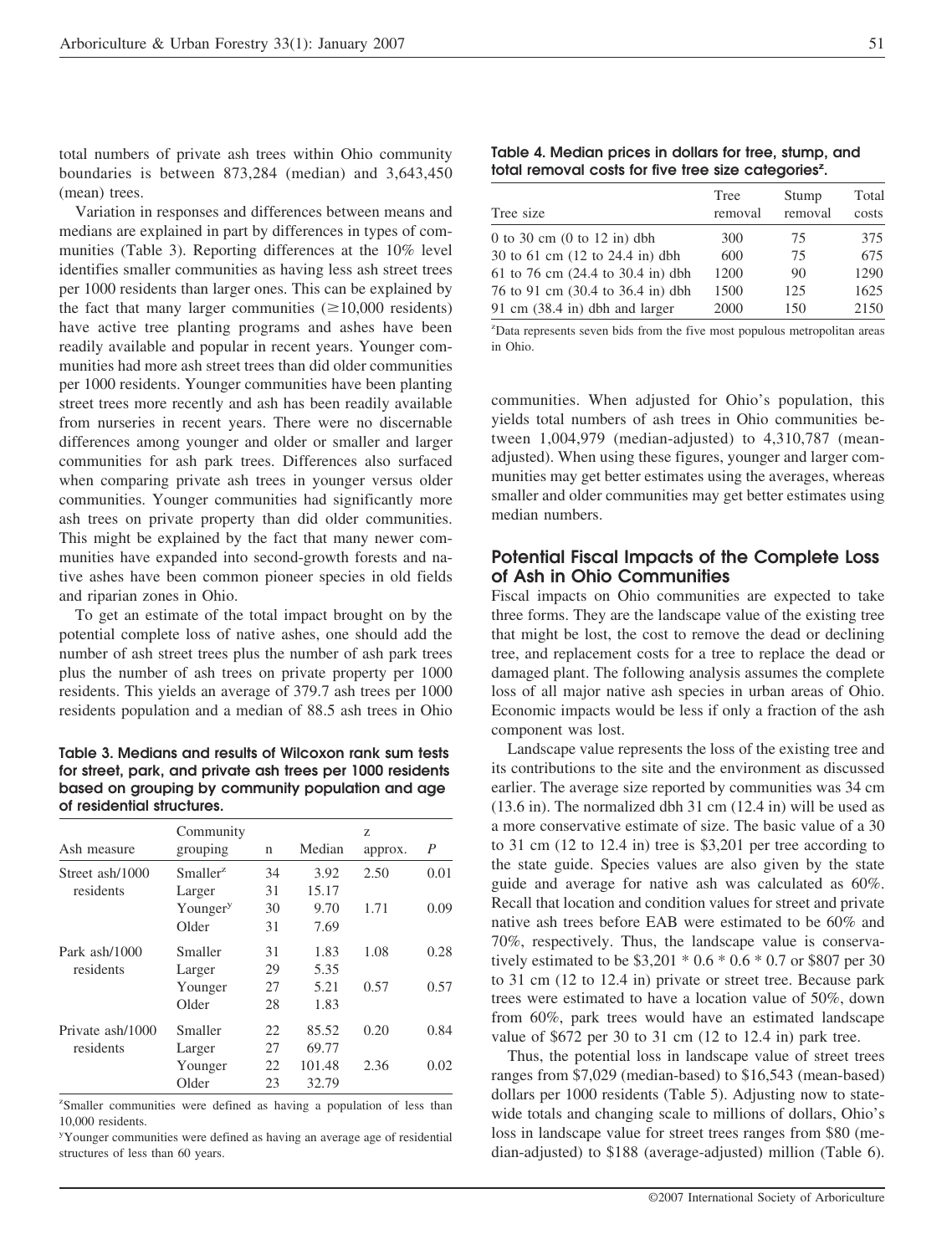|               | Landscape values |              | Tree removal costs |              | Replacement costs |              |
|---------------|------------------|--------------|--------------------|--------------|-------------------|--------------|
|               | (median-based)   | (mean-based) | (median-based)     | (mean-based) | (median-based)    | (mean-based) |
| Street trees  | 7.029            | 16.543       | 5.879              | 13.838       | 2.526             | 5,945        |
| Park trees    | 1.942            | 25,724       | 1.734              | 22,968       | 838               | 11.101       |
| Private trees | 62,074           | 258,982      | 51.921             | 216.621      | 22,307            | 93,067       |
| Totals        | 71.045           | 301,249      | 60.684             | 253,427      | 25,671            | 110,113      |

**Table 5. Potential losses per 1000 residents in dollars (to the nearest dollar) giving mean and median values for** landscape value, tree removal costs, and replacement costs<sup>z</sup>.

z Street, park, and private trees are given separately as are the totals for each. Table 5 is presented primarily to enable communities to estimate potential economic impacts of emerald ash borer.

The landscape value of Ohio's park trees in communities ranges from \$22 (median-adjusted) to \$292 (averageadjusted) million. The landscape value of private trees in Ohio communities ranges from \$705 (median-adjusted) to \$2940 million (average-adjusted). In aggregate, the landscape losses range from \$0.8 to \$3.4 billion and represent a potentially staggering impact on the state.

Tree removals are a real cost that likely will significantly impact Ohio communities. Unlike lost landscape values, which do not show immediately on the bank statement, tree removal costs reduce a community's fiscal options. Table 4 details the costs of tree removal and stump removal for five ranges of plant size. Because the normalized tree dbh was 331 cm (132.4 in) and the average dbh was 34 cm (13.6 in), we use the tree removal costs for a 30 cm to 61 cm (12 to 24.4 in) tree. For street and private trees, both tree removal and stump removal costs (\$675) are included because these plants are normally replaced on removal. Park trees, on average, may not require stump removal; thus, only tree removal costs (\$600) are considered when calculating costs. Statewide costs for ash street tree removal range from \$67 (median-adjusted) to \$157 (mean-adjusted) million. Removal costs for park trees range from \$20 (median-adjusted) to \$261 million (mean-adjusted). Removal costs for private trees in Ohio communities range from \$589 (median-adjusted) to \$2,459 (mean-adjusted) million. Potential statewide removal costs, including street, park, and private trees, range from \$676 (median-adjusted) to \$2877 (mean-adjusted) million. Tree removal costs are similar to landscape values and range from

\$0.7 to \$2.9 billion and will need to be covered in public and private budgets, because ash declines rapidly when dead and rapidly becomes unstable.

Tree replacement costs are in some ways optional but most park trees, street trees, and private trees, with the exception of wooded areas, will be replaced. The state guide in Ohio suggests tree replacement costs. Common replacement sizes in Ohio range from 2 cm to 8 cm (3.2 in) dbh. Thus, we use a 6 cm (2.4 in) tree as a replacement for this article. A 6 cm (2.4 in) tree retails for \$290 per tree in Ohio, including planting and a guarantee, when there are no confounding issues such as access (Sydnor et al. 2002). Costs for ash street tree replacements range from \$29 (median-adjusted) to \$67 (meanadjusted) million (Table 6). Replacement costs for park trees will range from \$10 (median-adjusted) to \$126 (meanadjusted) million. Replacement costs for private trees in Ohio communities range from \$253 (median-adjusted) to \$1,057 (mean-adjusted) million. Total replacement costs, including street, park, and private trees, range from \$292 (medianadjusted) to \$1,250 (mean-adjusted) million. Tree replacement costs are smaller than landscape values and tree removal costs, but still range from \$0.3 to \$1.3 billion and will need to be covered in public and private budgets.

A final appreciation for the impact of EAB can be obtained by looking at grand totals. Total costs for a median based cost, including landscape, removal, and replacement costs, are \$1775 million. Using means to calculate the grand totals yields a grand total of \$7,547 million as a potential loss resulting from EAB. The worst case scenario, i.e., mean-

**Table 6. Potential statewide losses in millions of dollars (to the nearest million) giving mean and median values for** landscape value, tree removal costs, and replacement costs<sup>z</sup>.

|               | Landscape values |              | Tree removal costs |              | Replacement costs |              |
|---------------|------------------|--------------|--------------------|--------------|-------------------|--------------|
|               | (median-based)   | (mean-based) | (median-based)     | (mean-based) | (median-based)    | (mean-based) |
| Street trees  | 80               | 188          | 67                 | 157          | 29                | 67           |
| Park trees    |                  | 292          | 20                 | 261          | 10                | 126          |
| Private trees | 705              | 2,940        | 589                | 2,459        | 253               | 1,057        |
| Totals        | 807              | 3,420        | 676                | 2.877        | 292               | 1,250        |

<sup>z</sup>Street, park, and private trees are given separately as are totals.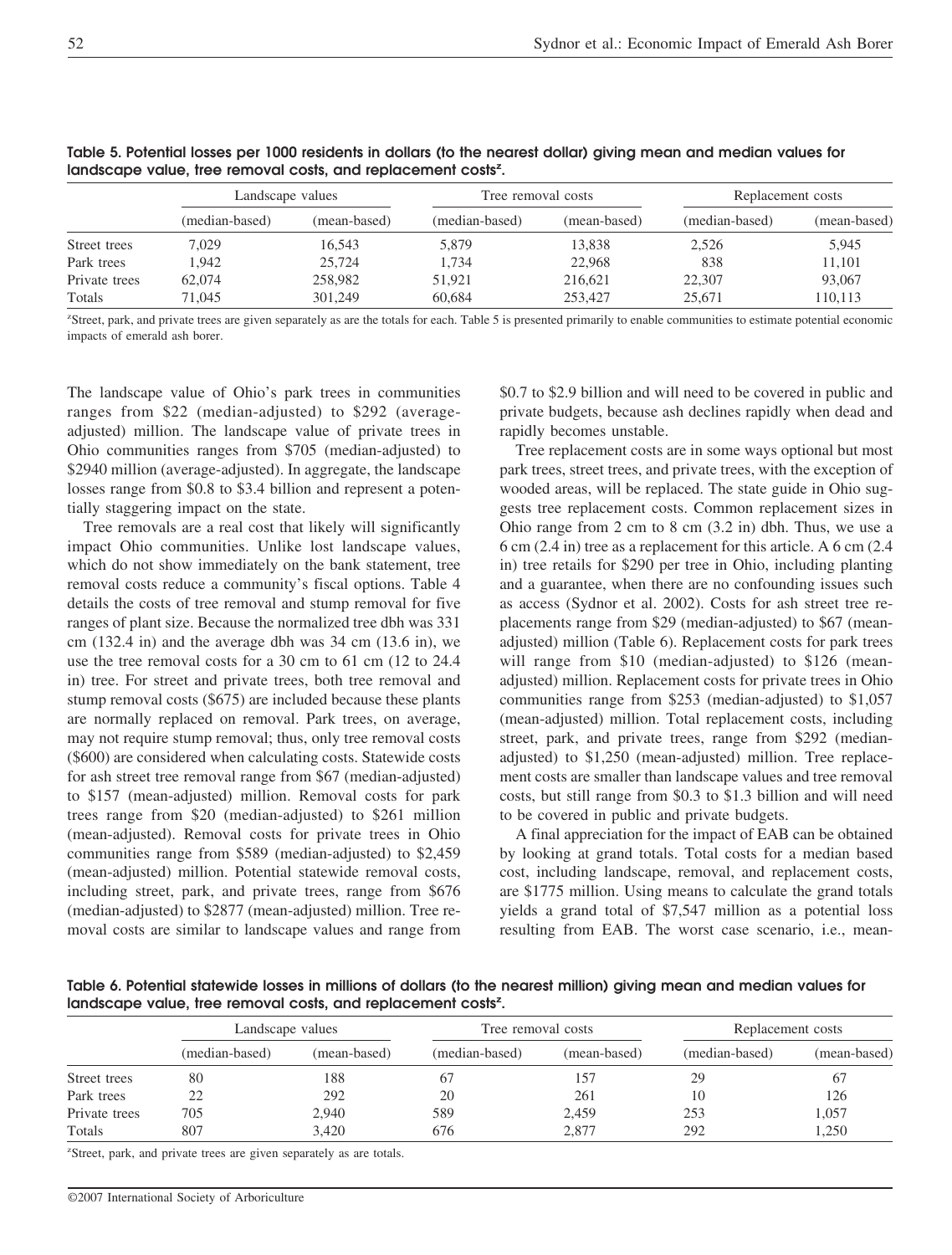based estimates of the complete loss of Ohio's urban ash, is a staggering \$7.5 billion loss for a single pest in a single state. It is easy to see why Ohio, Michigan, and Indiana have been seeking federal assistance to deal with this pest. Even if the eradication efforts are not successful in eliminating the pest from the continent, slowing the advance of this pest will provide time for communities to deal with this serious financial threat.

#### **LITERATURE CITED**

- Anonymous. 2005. Ohio is the Tree City USA National Leader for the 24th Consecutive Year! http:// www.dnr.state.oh.us/forestry/Urban/OhioTCUSA.html (accessed 1/12/06).
- Akiyama, K., and S. Ohmomo. 2000. The Buprestid Beetles of the World. Iconographic Series of Insects 4. Gekkan-Mushi Co. Ltd.
- Council of Tree and Landscape Appraisers. 2000. Guide for Plant Appraisal. 9th Ed. International Society of Arboriculture. Champaign, IL.
- D'Amato, N.E., T.D. Sydnor, and D. Struve. 2002. Urban foresters identify Ohio's tree needs. Journal of Arboriculture 28:291–301.
- Herms, D.A. 2002. Strategies for deployment of insect resistant ornamental plants, pp. 217–237. In Mechanisms and Deployment of Resistance in Trees to Insects. Wagner, M.R., Clancy, K.M., Lieutier, F., and Paine, T.D., Eds. Kluwer Academic Publishing. Dordrecht, The Netherlands.
- Herms, D.A., D.G. McCullough, and D.R. Smitley. 2004. Under attack: The current status of the emerald ash borer infestation and the program to eradicate it. American Nurseryman 200:20–27.
- Herms, D.A., D. Smitley, P. Bonello, and D. McCullough. 2005. Evaluation of resistance of Asian and North American ashes to emerald ash borer. In: K. Gottschalk, ed. *Proceedings, XV USDA Interagency Research Forum on Gypsy Moth and Other Invasive Species 2004*, p. 43. USDA Forest Service, Northeastern Research Station, Gen. Tech. Rep. NE-332., 98 p
- Landers, J. 2005. Emerald Ash Borer and Controversy Spreads in and around Michigan. Tree Care Industry 26: 66–70.
- Sydnor, T.D., R. Gooding, and B. Bishop. 2002. Guide to Plant Appraisal of Trees and Other Plants in Ohio. 6th Ed. Ohio Chapter, International Society of Arboriculture. Columbus OH.
- United States Census Bureau. 2005. Ohio QuickFacts from the US Census Bureau. http://quickfacts.census.gov/qfd/ states/39000.html (accessed 1/12/06).
- United States Department of Agriculture, Animal Plant Health Inspection Service (USDA-APHIS). 2003. Emerald Ash Borer; quarantine and regulations. Federal Register 66:59082–59091.

United States Department of Agriculture, Forest Service, Northeastern Forest Inventory and Analysis (USDA-FS). 2002. http://www.fs.fed.us/ne/fia/states/oh/index.html (accessed 1/12/06).

*T. Davis Sydnor (corresponding author) Professor of Urban Forestry School of Environment and Natural Resources The Ohio State University 2021 Coffey Road Columbus, OH 43210, U.S. sydnor1@osu.edu*

*Matthew Bumgardner Research Forest Products Technologist USDA Forest Service 359 Main Road Delaware, OH 43015, U.S.*

*Andrew Todd Urban Forester Ohio Department of Natural Resources Division of Forestry Columbus, OH 43210, U.S.*

**Résumé.** Une enquête auprès de 200 communautés avec des individus – tels des forestiers urbains – qui ont des responsabilités assignées pour leur ressource arbre urbaine a été menée afin de fournir des données de base sur la densité en frêne dans leur communauté de l'Ohio. Soixante-sept d'entre elles ont répondu, dont les cinq plus grandes de l'Ohio. Les données représentent 25% de la population de l'Ohio et 33% des communautés sous enquête. Les pertes en valeur paysagère pour les frênes à l'intérieur des limites de ces communautés ont été estimées entre 0,8 (valeur médiane) et 3,4 millions (valeur moyenne) de dollars pour la perte complète du frêne dû à l'agrile du frêne, un insecte exotique ravageur des frênes indigènes et introduit récemment aux États-Unis. Les coûts d'abattage des frênes devraient être quelque peu plus faibles avec des montants entre 0,7 et 2,9 millions de dollars (valeurs médiane et moyenne respectivement). Les coûts de remplacement des arbres dans les communautés de l'Ohio – incluant à la fois les arbres de rues, de parcs et sur les propriétés privées – pourraient s'élever entre 0,3 et 1,3 millions de dollars. En combinant les pertes totales pour les communautés de l'Ohio, incluant les pertes de frêne dans les aménagements paysager, l'abattage et le remplacement des arbres sont estimés entre 1,8 et 7,6 millions de dollars pour ce seul insecte ravageur dans ce seul état. Les coûts potentiels totaux en Ohio sont estimés entre 157000 et 655000\$ par 1000 habitants. Les communautés peuvent utiliser ces projections pour commencer à développer des plans de contingentement.

**Resumen.** Un censo de 200 comunidades con dasónomos urbanos, quienes tienen las responsabilidades con su recurso árbol urbano, fue llevado a cabo para proporcionar bases de datos sobre la